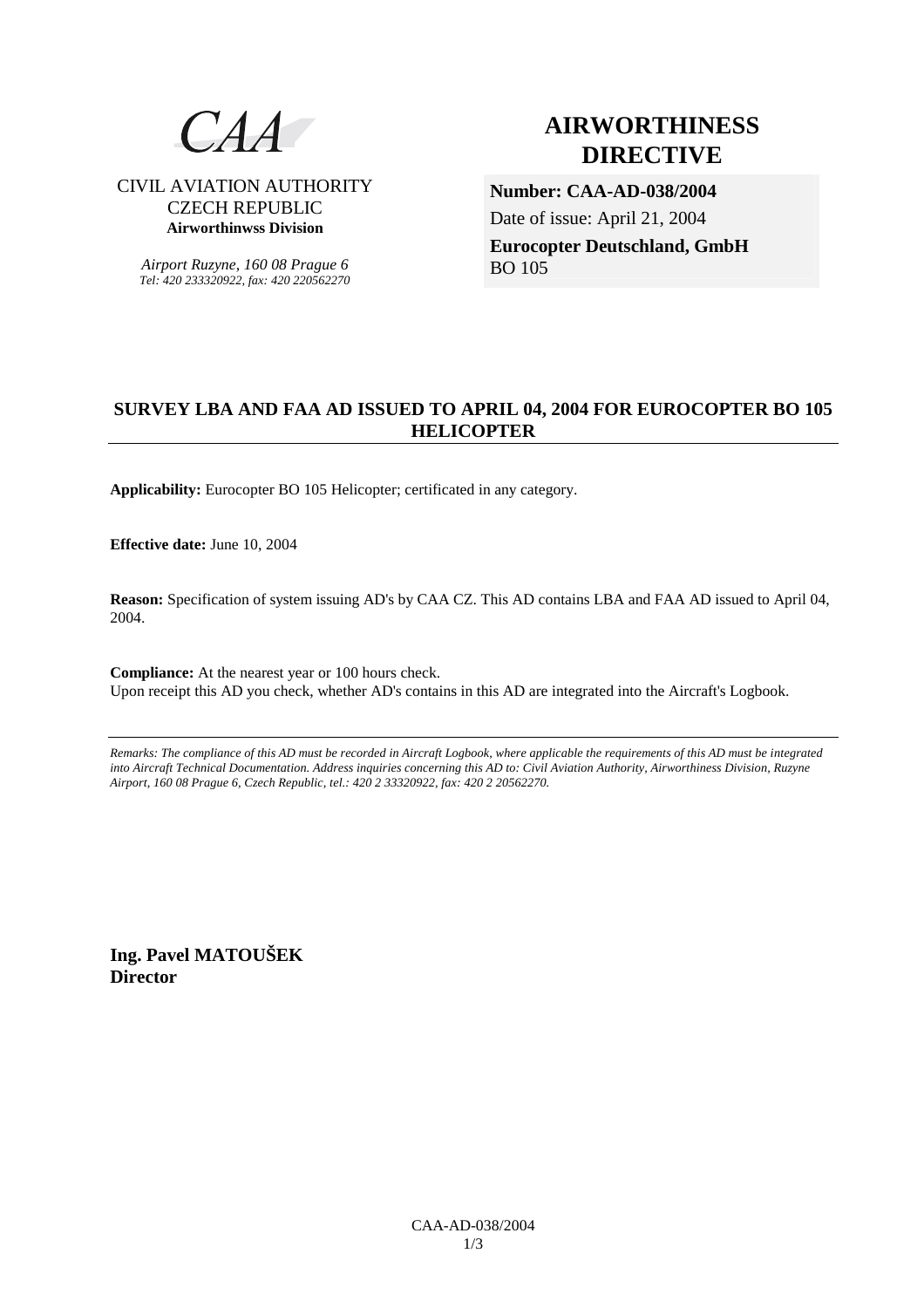Airworthiness Directives issued LBA for Eurocopter BO 105 to April 04, 2004.

| 2001-281   | 18.10.2001 | Main Rotor P/N 105-14101 – Implementation of a calendar life limit for tension-<br>torsion-straps 2602559 and 2606576 |
|------------|------------|-----------------------------------------------------------------------------------------------------------------------|
| 1999-289/3 | 05.04.2001 | Main Rotor System - Inspection and Replacement of Tension-Torsion Strap                                               |
| 1999-300/3 | 31.08.1999 | Main Rotor System - Inspection and Replacement of Tension-Torsion Strap                                               |
| 1999-300/2 | 31.08.1999 | Main Rotor System - Inspection and Replacement of Tension-Torsion Strap                                               |
| 1999-300   | 23.08.1999 | Main Rotor System - Inspection and Replacement of Tension-Torsion Strap                                               |
| 1999-289/2 | 01.09.1999 | Main Rotor System - Inspection and Replacement of Tension-Torsion Strap                                               |
| 1999-289   | 11.08.1999 | Main Rotor System - Inspection and Replacement of Tension-Torsion Strap                                               |
| 1997-275   | 25.09.1997 | Main transmission - visual inspection of rotor mast flange for cracks                                                 |
| 1995-458   | 05.12.1995 | Installation of Voltage Controler including Overvoltage Protection                                                    |
| 1992-273   | 29.04.1992 | Transmission System - checking installed position of transmission flanges                                             |
| 1991-204   | 26.11.1991 | Insufficient clearance between PC Air Tube and Pipe Assembly                                                          |
| 1989-123/2 | 25.10.1989 | Tandemhydraulic units, valve body manifolds                                                                           |
| 1987-106/2 | 29.06.1987 | Main-rotor head - hex. bolts for blade connections                                                                    |
| 1986-148   | 25.07.1986 | Fuelsystem - drainvalve                                                                                               |
| 1986-106   | 22.07.1986 | Tailrotor gearbox - attachment bolts (P/N LN 9037-10040)                                                              |
| 1985-265   | 16.12.1985 | Tandem hydraulic system                                                                                               |
| 1985-050   | 18.02.1985 | Control rods                                                                                                          |
| 1984-178   | 05.11.1984 | Vertical Fin - Reinforcement                                                                                          |
| 1983-124/2 | 30.10.1984 | Tandem hydraulic units - Failure of flat springs in the override mechanism                                            |
| 1984-128   | 06.08.1984 | Tail rotor blades                                                                                                     |
| 1984-177/2 | 14.01.1984 | Cargo Hook                                                                                                            |
| 1982-099   | 28.05.1982 | Hoist cable - Failure of the cable due to damage during previous operation                                            |
| 1980-208   | 27.08.1980 | Main gear box                                                                                                         |
| 1980-095/2 | 11.06.1980 | Bendix drive shaft                                                                                                    |
| 1976-256/3 | 19.02.1980 | Rotor brake                                                                                                           |
| 1978-295/2 | 21.01.1980 | Tail rotor blades and tail rotor heads                                                                                |
| 1979-235/2 | 18.10.1979 | Dual Hydraulic Boost System                                                                                           |
| 1979-444   | 17.10.1979 | Engine cowling                                                                                                        |
| 1979-443   | 17.10.1979 | Bendix shafts and Bendix clutches                                                                                     |
| 1979-234   | 14.05.1979 | Nose door for control linkage compartment                                                                             |
| 1979-135   | 20.03.1979 | Bearings of main rotor transmission                                                                                   |
| 1979-144   | 16.03.1979 | Tail rotor blade grips                                                                                                |
| 1979-137   | 16.03.1979 | Asbestos cloth of drive shaft fairings                                                                                |
| 1979-136   | 14.03.1979 | Exhaust pipe clamps                                                                                                   |
| 1978-399   | 18.12.1978 | Tail rotor blades grips                                                                                               |
| 1978-257   | 18.10.1978 | Dual hydraulic system                                                                                                 |
| 1976-136/2 | 05.10.1978 | Gearbox supports                                                                                                      |
| 1977-306   | 12.12.1977 | Broken input shaft                                                                                                    |
| 1976-317/2 | 18.01.1977 | Tail boom assembly                                                                                                    |
| 1976-255/2 | 04.10.1976 | Dual hydraulic booster                                                                                                |
| 1976-206   | 15.06.1976 | Main rotor gearbox equipped with oil pump                                                                             |
| 1975-238   | 27.10.1975 | Flange of right outboard engine mount                                                                                 |
| 1975-191/2 | 01.10.1975 | Electrical system for load hook operation                                                                             |
| 1975-172/2 | 17.09.1975 | Tandem hydraulic unit - cracks in piston rods of certain production lots                                              |
| 1975-170/2 | 17.09.1975 | Quadruple nuts and bolts of the main rotor head                                                                       |
| 1975-171   | 05.08.1975 | Electrical system                                                                                                     |
| 1975-106/2 | 16.06.1975 | Hose assemblies                                                                                                       |
| 1975-103   | 21.05.1975 | Main rotor head                                                                                                       |
| 1974-162   | 03.07.1974 | Fibreglass plastic loop                                                                                               |
| 1974-157   | 19.06.1974 | Failure of Bendix shafts                                                                                              |
| 1974-022   |            | Traces of corrosion and wear have been detected on some of the bolts                                                  |
| 1973-025   | 07.03.1974 |                                                                                                                       |
| 1972-023   | 02.03.1973 | Tail rotor output bendix drive shaft                                                                                  |
|            | 16.03.1972 | Allison C 250 Engine - Life limit                                                                                     |

Airworthiness Directives issued by FAA for Allison (Rolls Royce) 250-C20B Engine to April 04, 2004.